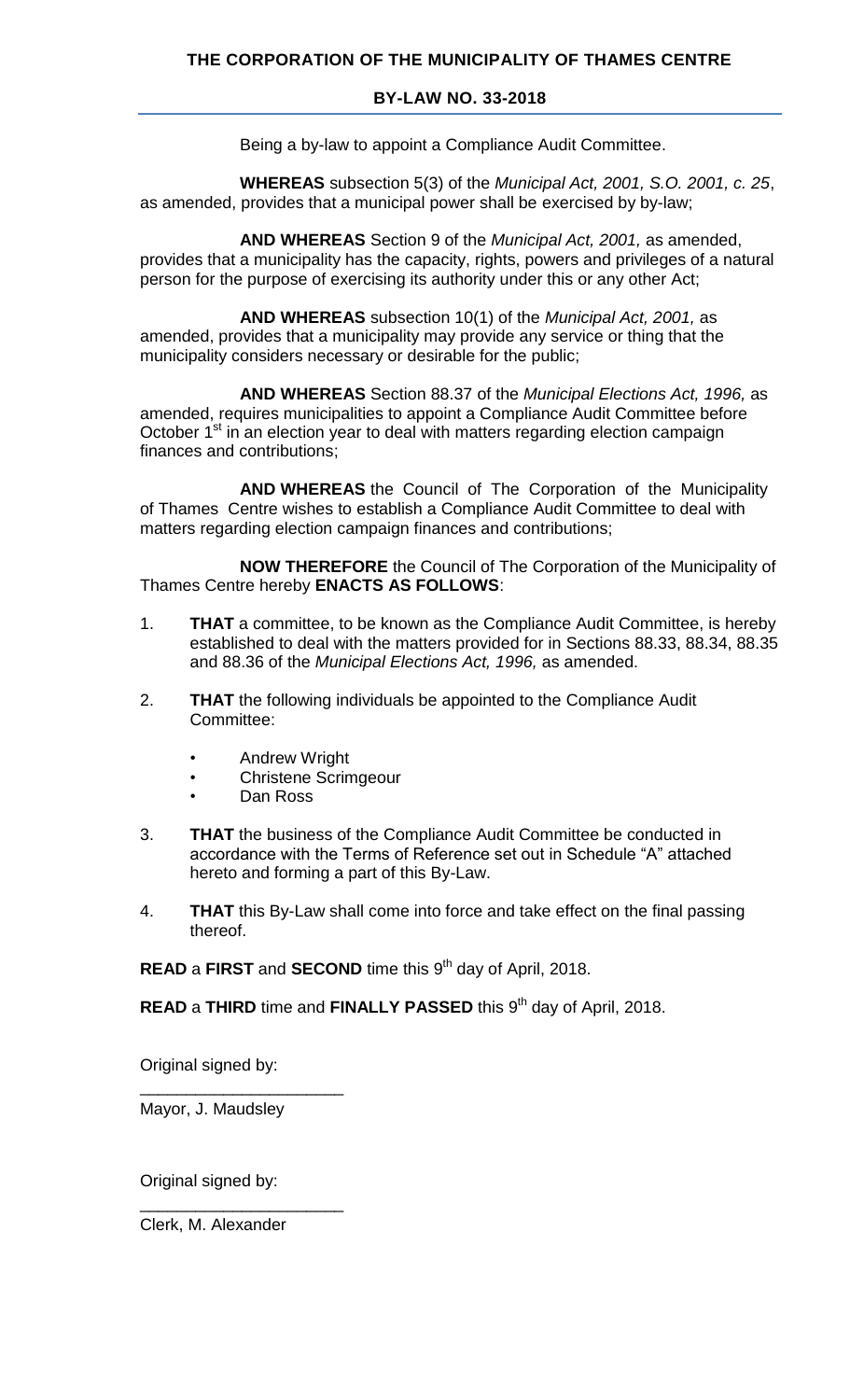### **TERMS OF REFERENCE FOR COMPLIANCE AUDIT COMMITTEE**

### **1. DEFINITIONS**

- a. Act means the Municipal Elections Act, 1996, S.O. 1996, c. 32, as amended from time to time.
- b. Applicant means an elector as defined under Section 88.33(1) or 88.35(1) of the Act who applies for a compliance audit of a candidate's or third party advertiser's election campaign finances.
- c. Application means an application for a compliance audit accepted by the Clerk pursuant to Section 88.33(2) of the Act.
- d. Auditor means a person appointed by the Compliance Audit Committee to conduct a compliance audit of the election campaign finances of candidates and registered third parties pursuant to Section 88.33 of the Act.
- e. Auditor's Report means a report prepared by an auditor regarding the findings of an audit into the election campaign finances of a candidate or registered third party advertiser.
- f. Candidate means the candidate whose election campaign finances are the subject of an application for a compliance audit.
- g. Clerk means the Clerk of the Municipality of Thames Centre, or his or her designate.
- h. Committee means the Compliance Audit Committee established pursuant to Section 88.37 of the Act.
- i. Compliance Audit means an audit conducted by an auditor, appointed by the Compliance Audit Committee, of a candidate's election campaign finances; contributions to candidates; registered third parties campaign finances, and contributions to registered third parties.
- j. Council means the Council of The Corporation of the Municipality of Thames Centre.
- k. Municipality means the Municipality of Thames Centre.
- l. Registered Third Party means the individual, corporation or trade union whose notice of registration has been certified by the Clerk and whose campaign finances are the subject of an application for a compliance audit.

# 2. **ENABLING LEGISLATION**

Section 88.37 of the Act requires that before October 1st in an election year, Council establish a Compliance Audit Committee for the purposes of Sections 88.33, 88.34, 88.35 and 88.36 of the said Act relative to a possible contravention of the Act's election campaign finance provisions.

### 3. **TERM**

The term of office of the committee is the same as the term of office of Council, being December 1, 2018 to November 14, 2022, and shall serve in the instance of any by-election that may take place during that time.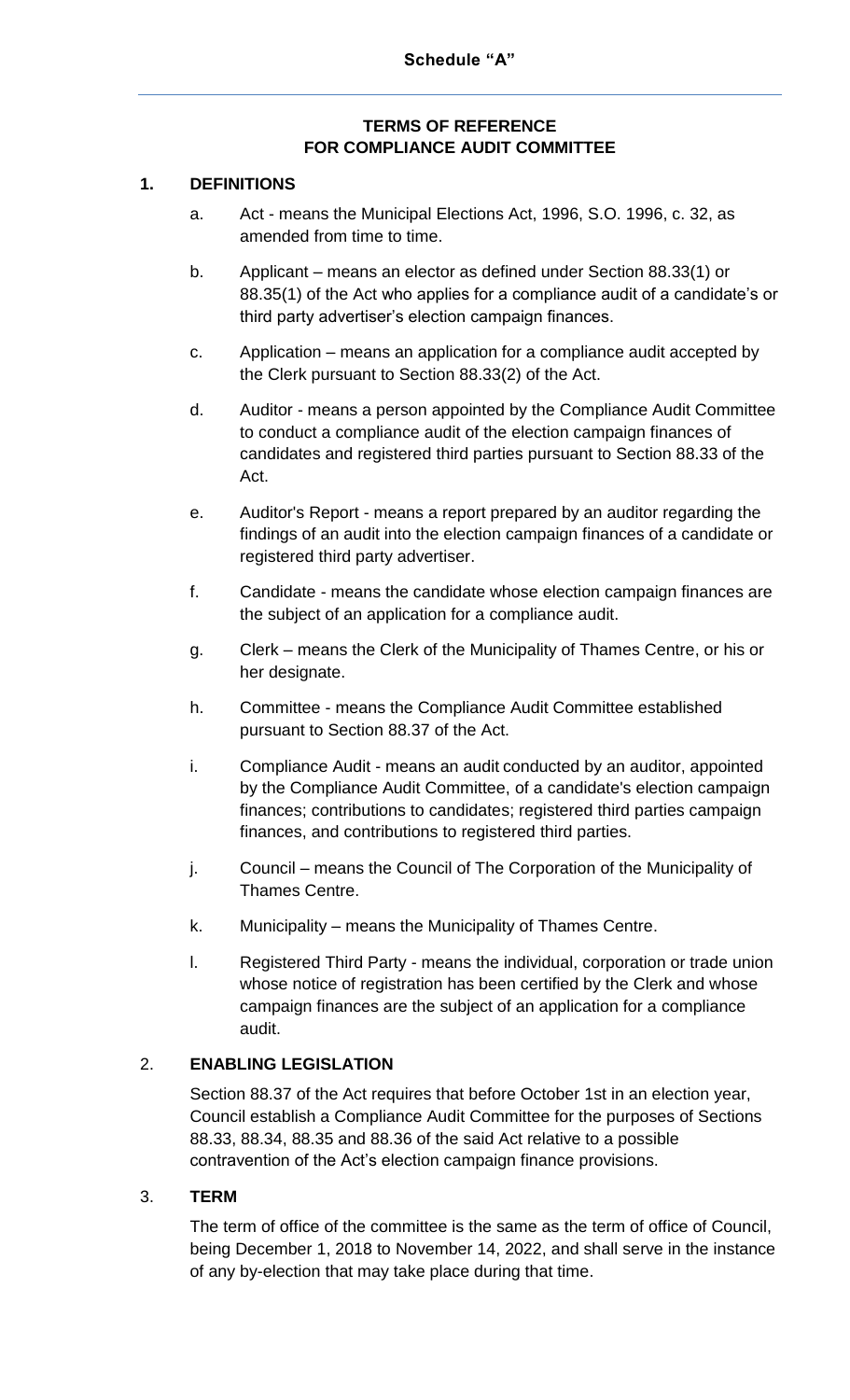### 4. **MEETINGS**

The Compliance Audit Committee will meet as needed, with meetings to be scheduled by the Clerk or his/her designate when a compliance audit application is received.

In accordance with the Act, the meetings of the Compliance Audit Committee shall be open to the public, but the committee may deliberate in private.

### 5. **MANDATE**

The Committee is required to act in accordance with the powers and obligations set out in the Municipal Elections Act, 1996, as amended (MEA). The Committee will be required to:

- consider a compliance audit application received from an elector that a candidate or a registered third party has contravened provisions of the MEA relating to election campaign finances and determine whether it should be granted or rejected;
- if the application is granted, the committee shall appoint an auditor to conduct a compliance audit;
- receive the auditor's report;
- consider the auditor's report and if the report concludes that the candidate or registered third party appear to have contravened a provision of the MEA relating to election campaign finances, the committee may commence legal proceedings against the candidate or third party for the apparent contravention; and
- consider the report(s) of the clerk identifying each contributor to a candidate for office on a council or a registered third party who appears to have contravened any of the contribution limits under section 88.9 or 88.13 of the MEA and decide whether to commence a legal proceeding against a contributor for an apparent contravention.

### 6. **COMPOSITION**

The Committee shall be composed of three (3) members, with membership drawn from the following stakeholder groups:

- a. accounting and audit accountants or auditors with experience in preparing or auditing the financial statements of municipal candidates;
- b. academic college or university professors with expertise in political science or local government administration;
- c. legal profession with experience in municipal law, municipal election law or administrative law;
- d. professionals who in the course of their duties are required to adhere to codes or standards of their profession which may be enforced by disciplinary tribunals; and
- e. other individuals with knowledge of the campaign financing rules of the Municipal Elections Act, 1996, as amended.

Pursuant to subsection 88.37(2) of the Act, the Committee shall not include:

- a. Members of Council or local board;
- b. Employees or officers of the Municipality or local board; or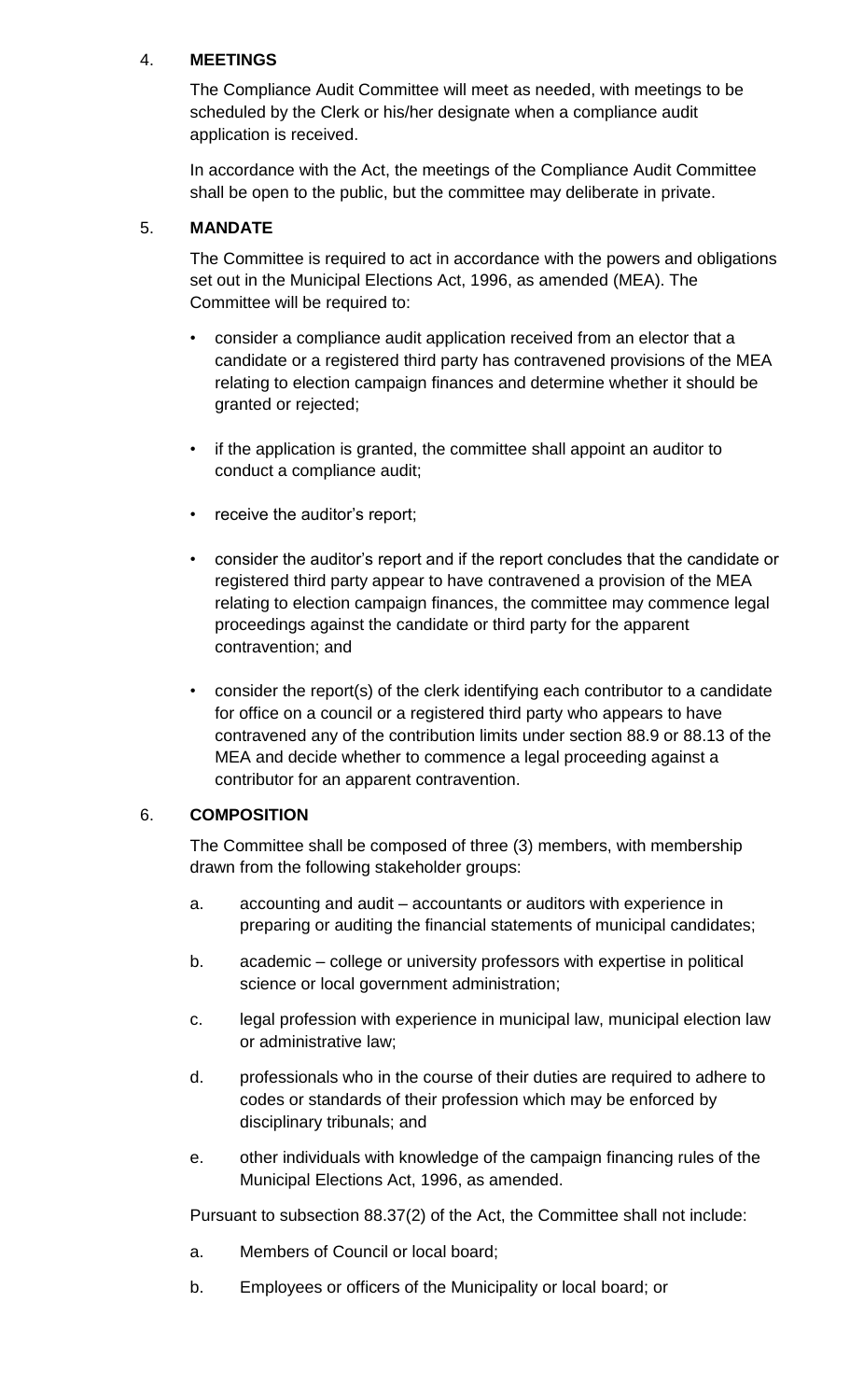- c. Any persons who are candidates in the election for which the Committee is established; or
- d. Any persons who are registered third parties in the Municipality in the election for which the committee is established.

Further, an individual shall be deemed ineligible to be a member of the Committee if they prepare the financial statements of:

- a. any candidate running for office on Municipal Council or local board during the term for which the Committee has been established; or
- b. any registered third party.

In addition, a Committee Member may not be a contributor or provider of any election-related services to a registered candidate or third party advertiser in the 2018 Municipal Election or any subsequent by-election including but not limited to accounting, legal, auditing, marketing or campaign services.

# 7. **APPOINTMENT PROCESS**

All applicants will be required to submit a summary outlining their qualifications and experience.

A Nominating Committee consisting of the Clerks from each of the lower tier municipalities in Middlesex County will review and consider all applicants/ applications, and will prepare a proposed Joint Committee membership list for consideration by each of the respective Municipal Councils.

Members will be selected on the basis of the following:

- a. demonstrated knowledge and understanding of municipal election campaign financing rules and knowledge of the MEA and related regulations;
- b. proven analytical and decision-making skills;
- c. experience working on a committee, administrative tribunal, task force or similar setting;
- d. availability and willingness to attend meetings; and
- e. excellent oral and written communication skills.

The Members will be appointed by each of the respective Municipal Councils.

# 8. **COMPENSATION**

Members shall receive an honorarium of \$100.00 for attendance at each meeting, plus mileage at the current rate of the Municipality. Administrative costs for such items as printing and mailing will be absorbed by the Municipality.

### 9. **STAFF SUPPORT**

The Clerk shall establish administrative practices and procedures for the Committee and shall carry out any other duties required under this Act to implement the Committee's decisions.

### 10. **APPLICATION BY ELECTOR**

### a. Financial Statements of Candidates

All candidates are required to file provincially prescribed financial statements with the Clerk detailing their election campaign financing activities.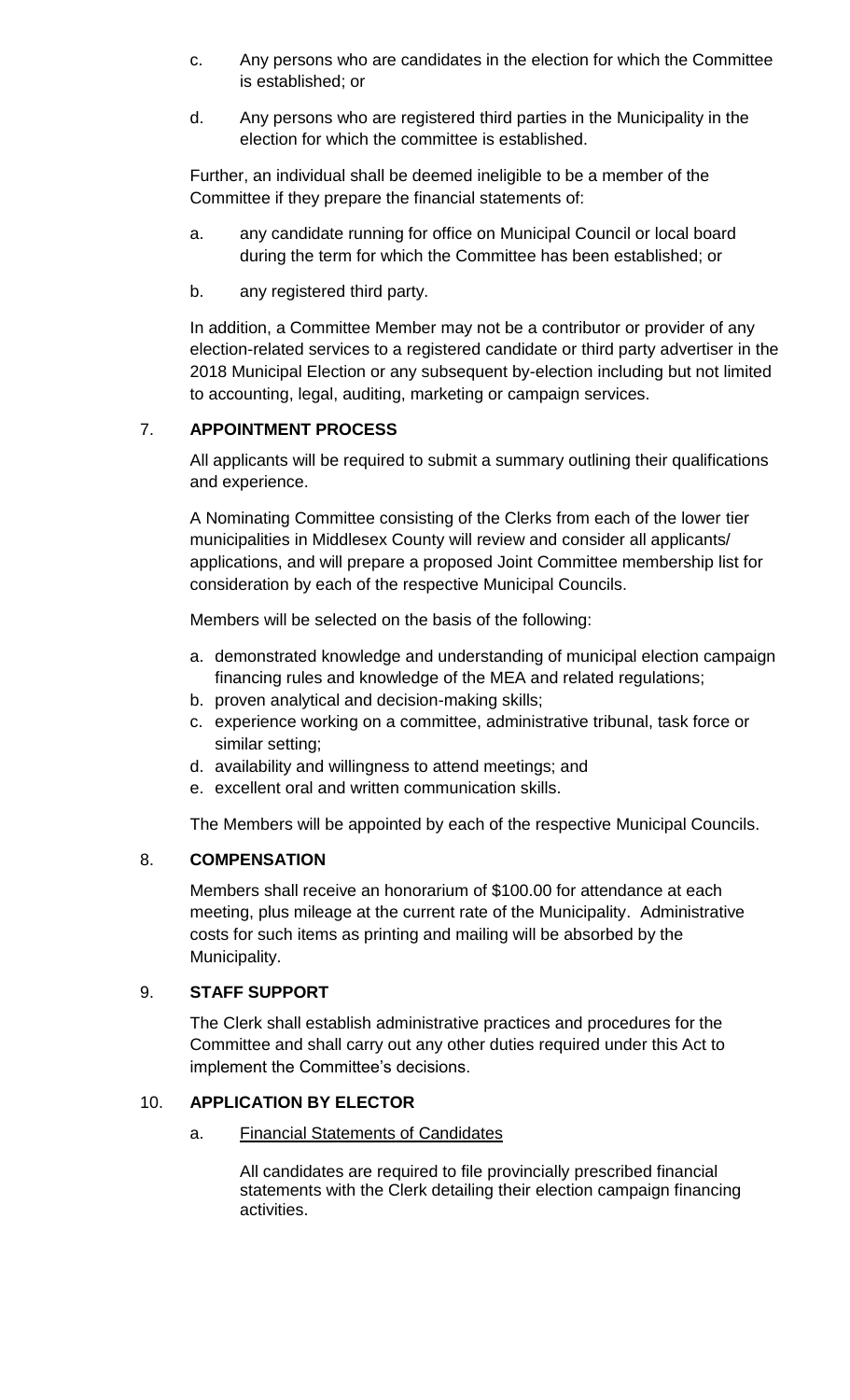An eligible elector who believes on reasonable grounds that a candidate has contravened a provision of the Act, as amended, relating to election campaign finances, may apply for a compliance audit of the candidate's election campaign finances, even if the candidate has not filed a financial statement.

The application must be made in writing to the Clerk and include the reasons for the elector's belief that the candidate has contravened the Act. The application must be made within 90 days after the latest of the following dates:

- i. The filing date (last Friday in March following the election).
- ii. The date the candidate filed a financial statement, if the statement was filed within 30 days after the applicable filing date.
- iii. The candidate's supplementary filing date, if any, (last Friday in September in the year following the election).
- iv. The date on which the candidate's extension, if any, expires.

### b. Registered Third Parties Financial Statements

All registered third parties are required to file provincially prescribe financial statements with the Clerk reflecting the registered third party's campaign finances in relation to third party advertisements.

An eligible elector who believes on reasonable grounds that a registered third party who is registered in relation to the election in the Municipality has contravened a provision of the Act, relating to campaign finances, may apply for a compliance audit of the campaign finances of the registered third party in relation to third party advertisements, even if the registered third party has not filed a financial statement.

The application must be made in writing to the Clerk and include the reasons for the elector's belief that the registered third party has contravened the Act. The application must be made within 90 days after the latest of the following dates:

- i. The filing date (last Friday in March following the election).
- ii. The date the registered third party filed a financial statement, if the statement was filed within thirty (30) days after the applicable filing date.
- iii. The supplementary filing date, if any, for the registered third party (last Friday in September in the year following the election).
- iv. The date on which the registered third party's extension, if any, expires.

# 11. **ROLES AND RESPONSIBILITIES**

Sections 88.33, 88.34, 88.35 and 88.36 outlines process for Compliance Audits.

a. Compliance Audit of Candidates' Election Campaign Finances

The Compliance Audit Committee will be required to:

- i. within thirty (30) days after the committee has received a compliance audit application, consider the application submitted by an elector and received by the Clerk and decide whether it should be granted or rejected;
- ii. give notice of its decision to grant or reject the application, and brief written reasons for the decision, to the candidate, the clerk with whom the candidate filed his or her nomination, the secretary of the local board, if applicable, and the applicant;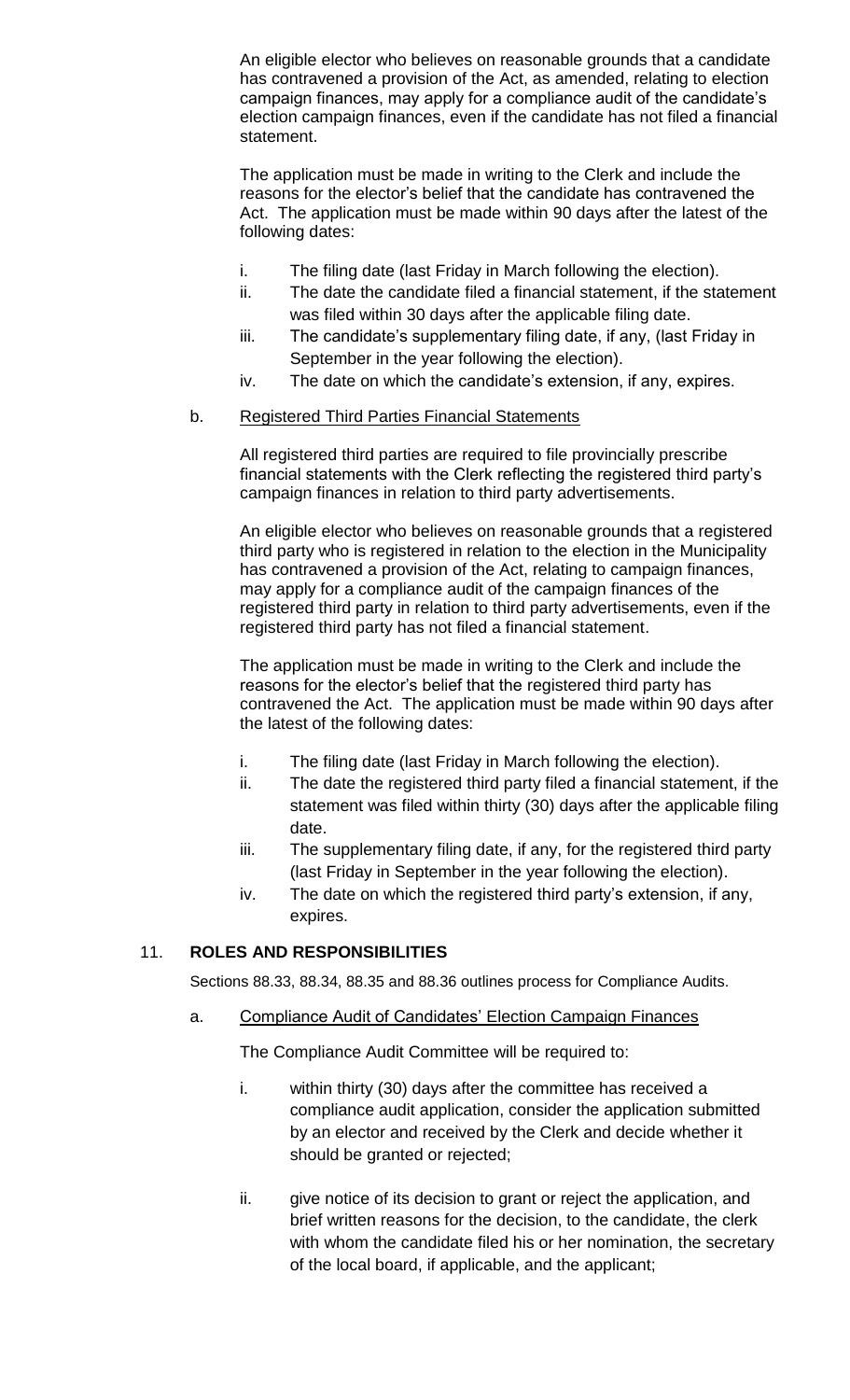- iii. Appoint an auditor, if the compliance audit application is granted, to conduct a compliance audit of the candidate's election campaign finances;
- iv. within thirty (30) days after receiving the Auditor's Report, consider the report and, if the report concludes that the candidate appears to have contravened a provision of the Act relating to election campaign finances, the committee shall decide whether to commence a legal proceeding against the candidate for the apparent contravention.
- v. give notice of the committee's decision, and brief written reasons for the decision, to the candidate, the clerk with whom the candidate filed his or her nomination, the secretary of the local board, if applicable, and the applicant.

### b. Compliance Audit of Contributions to Candidates

The Compliance Audit Committee will be required to:

- i. within thirty (30) days after receiving the Clerk's Report that identifies each contributor to a candidate for office on Council who appears to have contravened contribution limits, consider the report and decide whether to commence a legal proceeding against the candidate for the apparent contravention;
- ii. give notice of the committee's decision, and give brief written reasons for the decision, to the contributor and to the Clerk of the Municipality or secretary of the local board as the case may be.

### c. Compliance Audit of Registered Third Parties' Campaign Finances

The Compliance Audit Committee will be required to:

- i. within thirty (30) days after the committee has received a compliance audit application, consider the application submitted by an elector and received by the Clerk and decide whether it should be granted or rejected;
- ii. give notice of its decision to grant or reject the application, and brief written reasons for the decision, to the registered third party, the clerk with whom the registered third party is registered, the secretary of the local board, if applicable, and the applicant;
- iii. Appoint an auditor, if the compliance audit application is granted, to conduct a compliance audit of the campaign finances of the registered third party in relation to third party advertisements that appear during an election in the Municipality;
- iv. within thirty (30) days after receiving the Auditor's Report, consider the report and, if the report concludes that the registered third party appears to have contravened a provision of the Act relating to campaign finances of the registered third party in relation to third party advertisements that appear during an election in the municipality, the committee shall decide whether to commence a legal proceeding against the candidate for the apparent contravention.